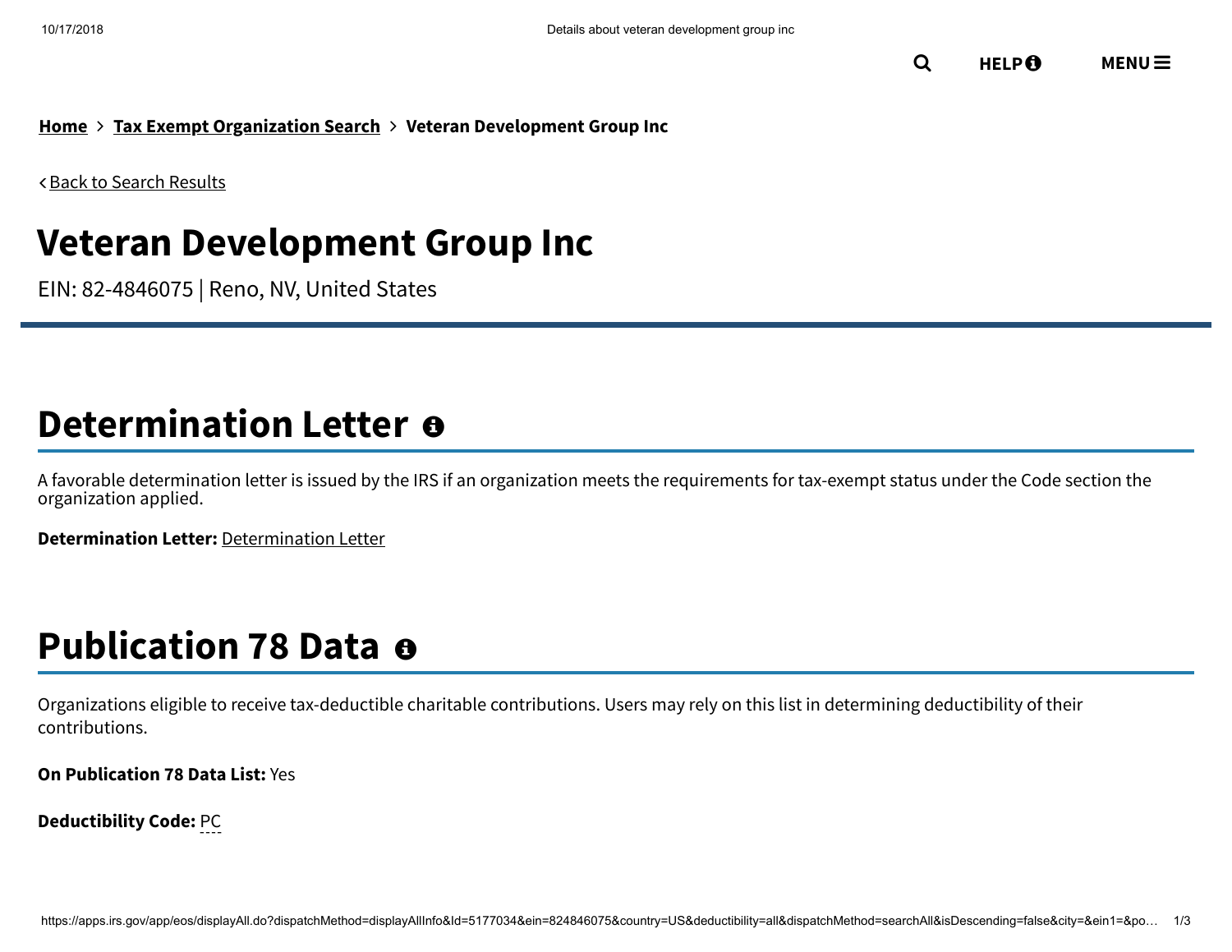# **Form 990-N (e-Postcard)**  $\boldsymbol{\theta}$  Details about veteran development group inc

Organizations who have filed a 990-N (e-Postcard) annual electronic notice. Most small organizations that receive less than \$50,000 fall into this category.

https://apps.irs.gov/app/eos/dispatchmathod=displayAll.do?dispatchMethod=searchAll&isDescending=false&city=all

#### $\sum$ **Tax Year 2017 Form 990-N [\(e-Postcard\)](https://www.irs.gov/credits-deductions-for-individuals#ePostcard00)**

### **Tax Period:**

2017 (07/01/2017 - 06/30/2018)

**EIN:** 82-4846075

**Legal Name (Doing Business as):**

Veteran Development Group Inc

### **Mailing Address:**

4331 Settler Court Reno, NV 89502 United States

**Principal Officer's Name and Address:** Shane Whitecloud

4331 Settler Ct Reno, NV 89502 United States

**Gross receipts not greater than:** \$50,000

**Organization has terminated:** No

**Website URL:**